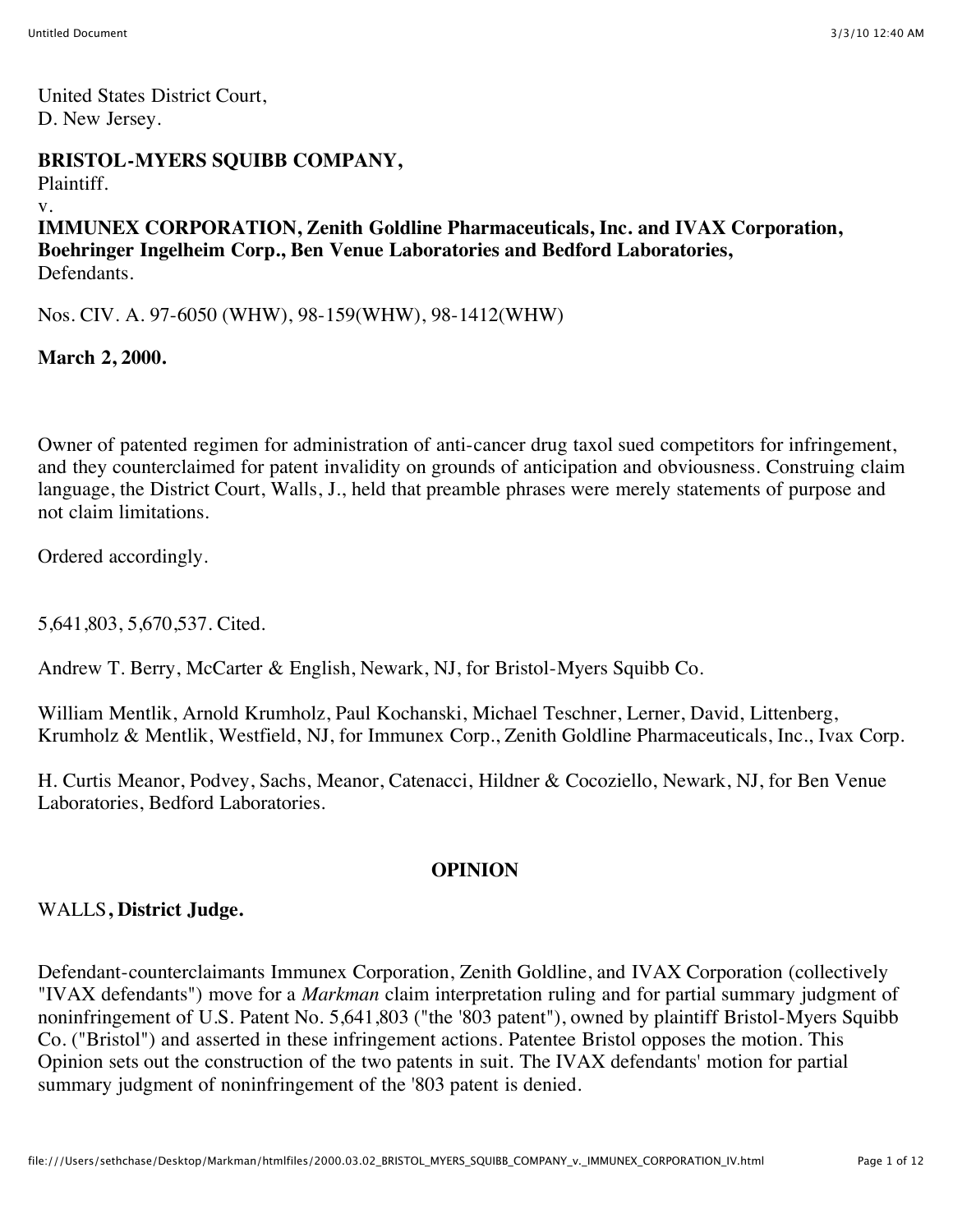#### **ANALYSIS**

### **1.** *"Markman" Rulings***:** *Standards for Claim Construction*

[1] The construction of patent claims is a matter of law exclusively for the court. Markman v. Westview Instruments, 52 F.3d 967 (Fed.Cir.1995).

[2] [3] [4] The court must look first to the "intrinsic evidence," which consists of the patent claims, the specification, and the prosecution history if in evidence. "Such intrinsic evidence is the most significant source of the legally operative meaning of disputed claim language." Vitronics Corp. v. Conceptronic, Inc., 90 F.3d 1576, 1582 (Fed.Cir.1996). The court should presume that the terms in the claim mean what they say, and, unless otherwise compelled, give full effect to the ordinary and accustomed meaning of claim terms. *See* Johnson Worldwide Associates, Inc. v. Zebco Corp., 175 F.3d 985, 989 (Fed.Cir.1999). Of course, "claim construction is not philosophy ... [it] is firmly anchored in reality by the understanding of those of ordinary skill in the art." K-2 Corp. v. Salomon S.A., 191 F.3d 1356 (Fed.Cir.1999). And though the prosecution history can and should be used to understand the language used in the claims, it may not be used to "enlarge, diminish, or vary" the limitations in the claims. Markman, 52 F.3d at 979 (citation omitted).

[5] "In most situations, an analysis of intrinsic evidence alone will resolve any ambiguity in a disputed claim term. In such circumstances, it is improper to rely on extrinsic evidence," such as expert testimony, treatises and dictionaries, and articles. Vitronics, 90 F.3d at 1583. Accordingly, where the patent documents are unambiguous, expert testimony is entitled to no weight. *See id.* Prior art may serve as a guide to the meaning of a disputed term and, particularly, as a time-saving demonstration of how a disputed term is used by those skilled in the art. *See id.* at 1584. Finally, "opinion testimony on claim construction should be treated with the utmost caution," because such testimony "amounts to no more than legal opinion-it is precisely the process of construction that the court must undertake." Id. at 1585 (citation omitted).

## **2.** *Construction of the '537 Patent Claims*

United States Patent No. 5,670,537 (" '537 patent") issued from a chain of applications prosecuted by Bristol over a period of five years beginning in 1992. The first, "grandparent application," serial number 923,628 ("the '628 application"), was filed in August 1992 to provide Bristol with patent coverage of certain inventions resulting from a multinational study of taxol to treat refractory ovarian cancer known as the "OV.9 study." Later, "parent application" number 109,331 ("the '331 application") was filed as a division of the grandparent in June 1993 pursuant to 35 U.S.C. s. 121. In January 1995, the patent examiner entered a restriction requirement directed to claims which mentioned premedication to prevent hypersensitivity reactions ("HSRs"). "Child application" number 544,594 ("the '594 application") was filed in October 1995. FN1 Finally, for lack of a better description, "grandchild" application number 08/715,914 ("the '914 application") was filed on September 19, 1996 as a continuation of the '594 application. The '537 patent issued from the '914 application on September 23, 1997. The specifications submitted in support of each application and the issued patent were identical. However, throughout this period, Bristol amended, added and deleted various claims submitted to the United States Patent and Trademark Office (PTO).

FN1. The '803 patent issued from this application on June 24, 1997.

The '537 patent contains ten claims, divided between independent and dependent claims. Claims 1 and 5 are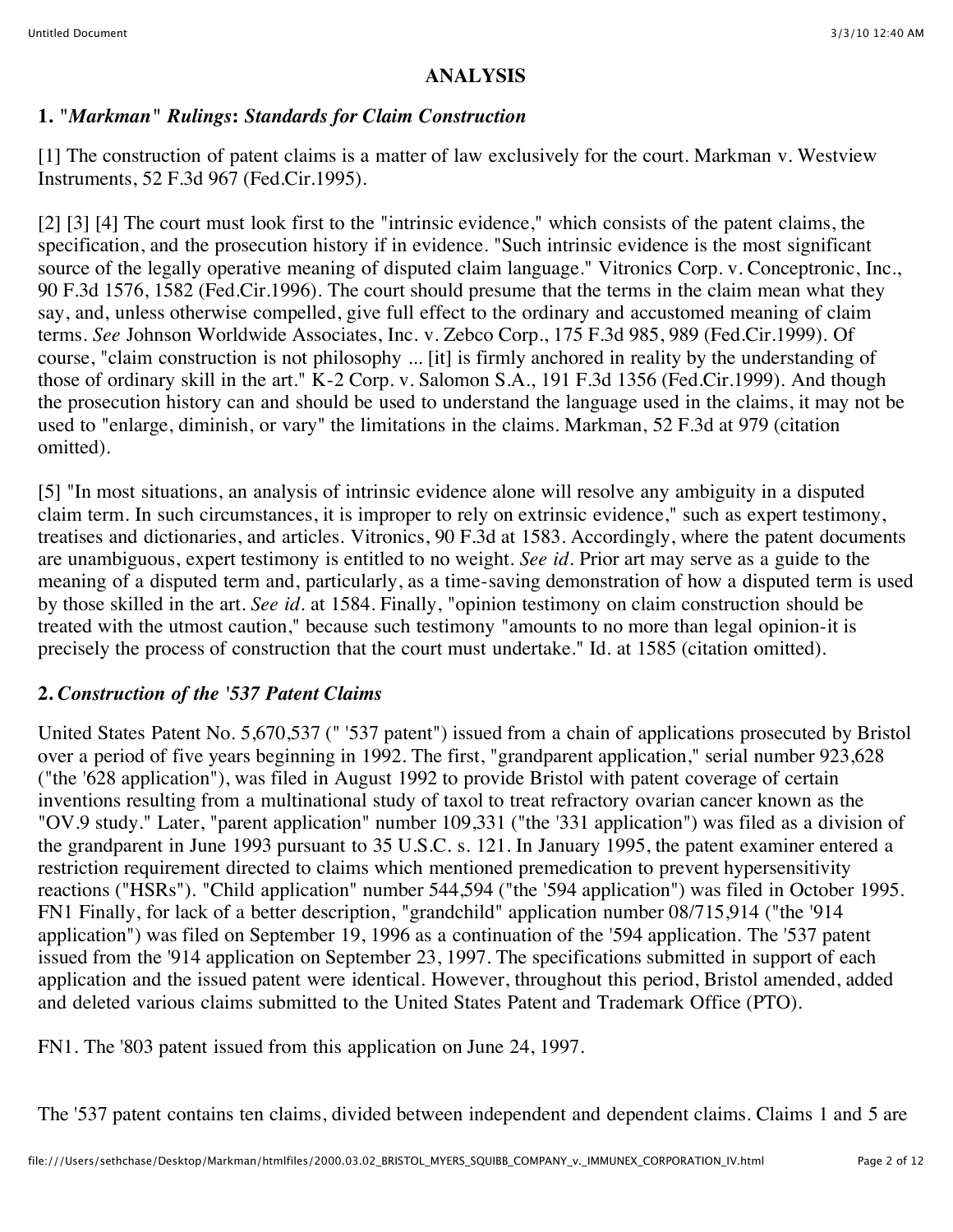representative of claims 2-4 and 6-10, respectively, and read:

1. A method for treating a patient suffering from a taxol-sensitive tumor comprising

(i) premedicating said patient with a medicament that reduces or eliminates hypersensitivity reactions, and

(ii) parenterally administering to said patient about  $135-175$  mg/m<sup>2</sup> taxol over about three hours.

5. A method for treating a cancer patient to effect regression of a taxol-sensitive tumor, said method being associated with reduced hematologic toxicity, said method comprising

(i) premedicating said patient with a medicament that reduces or eliminates hypersensitivity reactions, and

(ii) parenterally administering to said patient about 135-175 mg/m<sup>2</sup> taxol over about three hours.

The element common to each claim is premedication to reduce or eliminate hypersensitivity reactions ("HSRs"), an element missing from claims of the '803 patent.

The construction of claims 1-4 of the '537 patent is not disputed. *See* BMS Opp. Brf. to Ben Venue's Motion for Summary Judgment of Invalidity at 11 (stating that the parties largely agree on the limitations of the '537 Patent). FN2 The import of the phrase "[a] method for treating a cancer patient to effect regression of a taxol-sensitive tumor, said method being associated with reduced hematologic toxicity," in claims 5-10, however, is contested. Id.

FN2. The briefs referenced by the Court in constructing the '537 patent are those submitted by the parties in a related motion for summary judgment of invalidity of the two patents in suit because of anticipation, 35 U.S.C. s. 102(b), and/or obviousness, 35 U.S.C. s. 103.

## *Whether the phrase, "[a] method for treating a* cancer *patient to effect regression of a taxol-sensitive tumor, said method being associated with reduced hematologic toxicity," in claims 5-10, is properly understood as a claim limitation.*

Ben Venue argues that the phrase, "[a] method for treating a cancer patient to effect regression of a taxolsensitive tumor, said method being associated with reduced hematologic toxicity," in claims 5-10 of the '537 patent, is not a claim limitation "but rather a statement of the object of practicing the method set forth" in the claims. Ben Venue '537 Brf. at 17. Bristol responds that a review of the patents, FN3 their prosecution history and specifications, makes clear that "reducing hematologic toxicity while achieving [antitumor] efficacy is a key element of the invention." BMS Opp. Brf. at 17; *see also* '537 Patent, cols. 8-10 (Efficacy & Safety; Hematologic Toxicity). Thus, the references to reducing toxicity and shrinking tumors are "necessary to give life and meaning" to Bristol's inventions. Brf. at 17. Bristol also relies on the presumption of claim differentiation to buttress its argument-if the Court ignores the preamble of the '537 patent (claims 5-10) as a limitation, claim 5 is identical to claim 1. Claim differentiation teaches that "each claim of a patent constitutes a separate invention." *See* P.A.T. Co. v. Ultrak, Inc., 948 F.Supp. 1506, 1511 (D.Kan.1996).

FN3. The two patents in suit ('803 and '537) have a similar prosecution history and nearly identical specifications.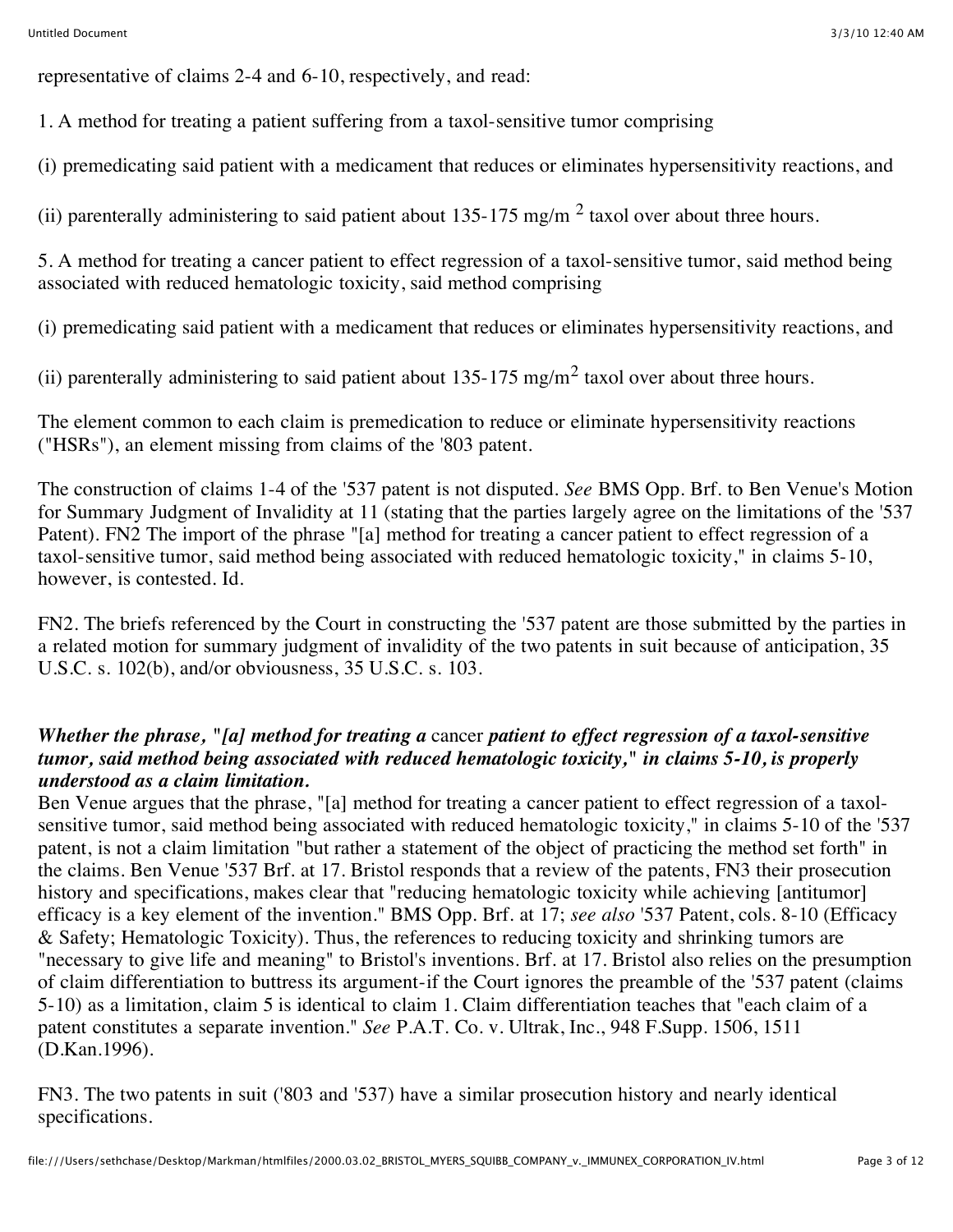A patent claim is normally divided into three sections: (1) the preamble; (2) the transition; and, (3) the body. *See* STX, Inc. v. Brine, Inc., 37 F.Supp.2d 740, 752 (D.Md.1999). "The preamble is that portion of the claim preceding the word 'comprising.' " Boehringer Ingelheim Animal Health, Inc. v. Schering-Plough Corp., 984 F.Supp. 239, 247 (D.N.J.1997). "The preamble is an introductory phrase that may summarize the invention, its relation to the prior art, or its intended use or properties .... [i]t may also constitute a limitation." *See* Donald A. Chisum, *Patents* s. 8.06 (1994). "[A] claim preamble has the import that the claim as a whole suggests for it." Bell Communications Research, Inc. v. Vitalink Communications Corp., 55 F.3d 615, 620 (Fed.Cir.1995). On the other hand, claim limitations serve to "point out distinctly the process, machine, manufacture or composition of matter which is patented ... not its advantages." *See* Preemption Devices, Inc. v. Minnesota Mining & Manuf. Co., 732 F.2d 903, 907 (Fed.Cir.1984); 35 U.S.C. s. 101. Thus, whether a preamble contains a limitation or merely a statement of purpose can only be decided "on review of the entirety of the patent to gain an understanding of what the inventors actually invented." Rowe v. Dror, 112 F.3d 473, 477 (Fed.Cir.1997); *see also* General Electric Co. v. Nintendo Co., 179 F.3d 1350, 1361 (Fed.Cir.1999).

Though still somewhat "opaque," certain rules for analyzing preambles have developed. *See* Patrick J. Flimm, Claim Construction Trends in the Federal Circuit, 572 PLI/PAT 317, 335-36 (1999) (characterizing the preamble/limitations test as "opaque" and without a set framework). However, "[t]he Federal Circuit has made it reasonably clear that the mere fact that a patentee finds something useful in a claim preamble in the [patent] litigation does not alone justify treatment of a claim preamble as a limitation." *See* STX, 37 F.Supp.2d at 752. If the body of the claim sets out a "structurally complete" invention, it is not a limitation. *See* Rowe, 112 F.3d at 478. Thus, where:

the body of the claim fully and intrinsically sets forth the complete invention,including all of its limitations, and the preamble offers no distinct definition of any of the defined claims limitations, but rather merely states, for example,the purpose or intended use of the invention, then the preamble is of no significance to claim construction because it cannot be said to constitute or explain a claim limitation.

Pitney Bowes, Inc. v. Hewlett-Packard Co., 182 F.3d 1298, 1305 (Fed.Cir.1999). Conversely, where the claim preamble "is necessary to give life, meaning, and vitality to the claim" or is "essential to point out the invention defined by the claim," it should be construed as a claim limitation. *See* Pitney Bowes, 182 F.3d at 1305-06; Boehringer, 984 F.Supp. at 247; *see also* General Electric, 179 F.3d at 1361.

[6] From examination of the patent, the Court finds that, as in *STX,* "the [disputed] phrase is a shorthand encapsulation of the advantages of the invention." 37 F.Supp.2d at 752. The body of the '537 patent recites a structurally complete invention. Put differently, to achieve the beneficial results promised in the preamble, a practitioner need only follow the method steps recited in the body of the claim-"(i) premedicating said patient with a medicament that reduces or eliminates hypersensitivity reactions, and (ii) parenterally administering to said patient about 135-175 mg/m2 taxol over about three hours." '537 Patent, Claim 5; *see generally* Rowe, 112 F.3d at 478 (a statement of the "intended use" of an invention is not a claim limitation). The Court cannot transform a statement of objective into a structural limitation. *See* STX, 37 F.Supp.2d at 753. Moreover, where the preamble "simply states the intended use or purpose of the invention ... [it] usually does not limit the scope of the claim unless the preamble provides antecedents for ensuing claim terms." C.R. Bard, Inc. v. M3 Sys., Inc., 157 F.3d 1340, 1350 (Fed.Cir.1998) (citations omitted). Here the preamble phrase need not be referenced to practice the invention set out in the body of the claim. *See*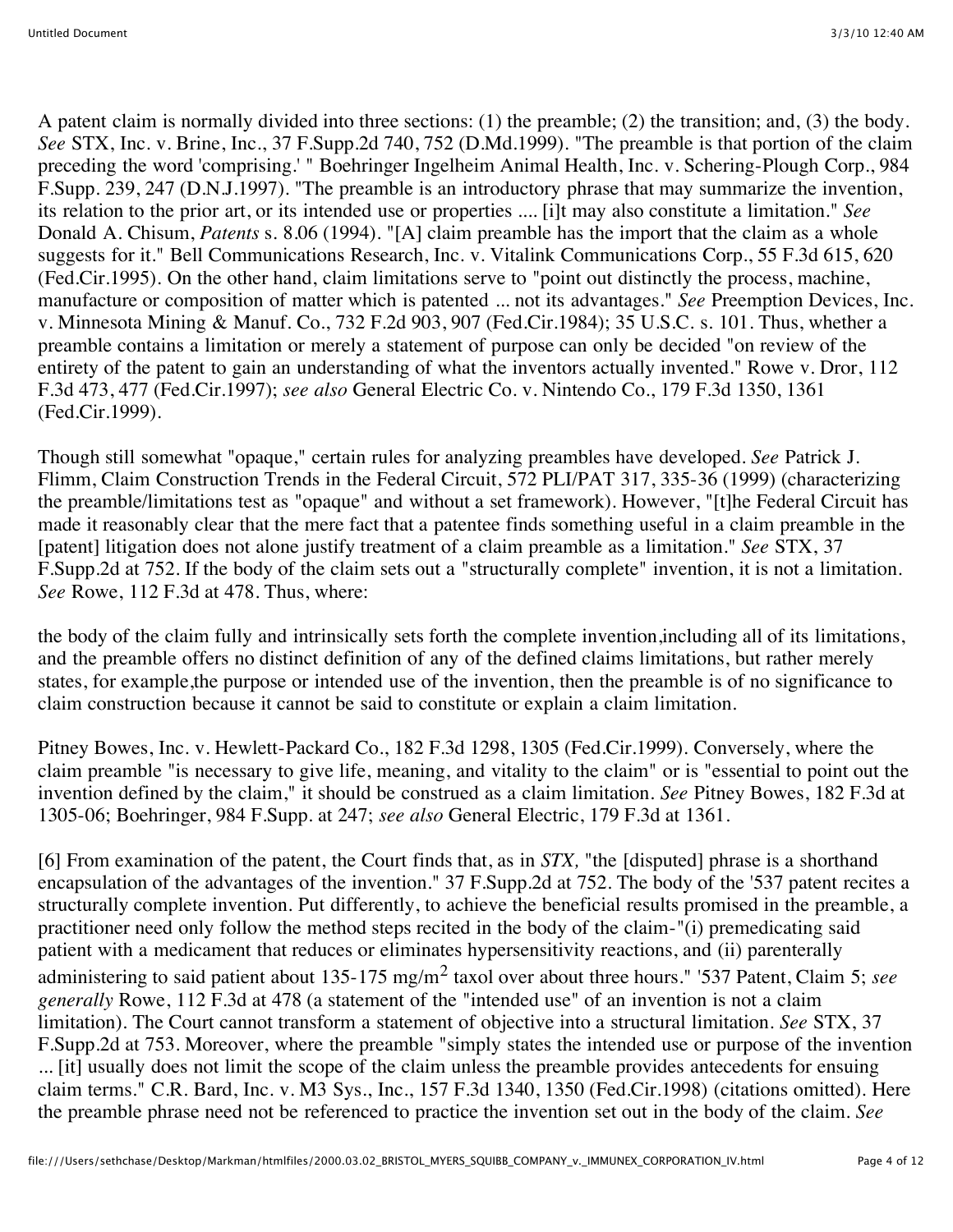Biacore, AB v. Thermo Bioanalysis Corp., 79 F.Supp.2d 422 (D.Del.1999) (where the preamble "offers no distinct definition of any of the claimed invention's limitations, but rather merely states ... the intended use, then the preamble is of no significance"); *cf.* Boehringer, 984 F.Supp. at 247-48 (finding that the preamble included "an integral part of the process which cannot be separated" from the rest of the patent). The objectives of toxicity reduction and tumor regression are not "intimately meshed with the ensuing language in the claim." Pitney Bowes, 182 F.3d at 1306.

Additionally, Bristol asserts that the patent examiner insisted on dividing those claims which specifically addressed a reduction in toxicity and tumor size (claims 5-10) from those which did not (claims 1-4). *See* Oral Arg. (Feb. 15, 2000). That the examiner insisted on including certain language in claims 5-10, however, does not automatically make the claims' preambles limitations. *See* STX, 37 F.Supp.2d at 752 ("I decline to undertake the impossible task of divining what was in the examiner's mind"). As said, the '537 patent's limitations stand alone; the preamble sections express only the intended use of the invention. FN4

FN4. Bristol also advanced, at oral argument on February 15, 2000, that the desired results of practicing the method steps set out in the patent(s)-namely reducing toxicity and tumor size-give "meaning" to the invention because these results were unexpected as compared to previous studies. *See generally* Rowe, 112 F.3d at 478. Where, however, a court determines that the preamble "is a statement of intended use which is devoid of any structural elements .... [it cannot] be relied upon to distinguish over prior art." Heidelberg Harris, Inc. v. Mitsubishi Heavy Indus. Ltd., No. 95-0673, 1998 WL 42277, at (N.D.Ill. Jan.29, 1998).

[7] Bristol's final argument, based on the presumption of claim differentiation, is inapplicable. The doctrine of claim differentiationapplies when a broad claim is interpreted narrowly such that it is coextensive with a narrower claim. *See* General Electric Co. v. Hoechst Celanese Corp., 698 F.Supp. 1181, 1185-85 (D.Del.1988); *see also* D.M.I. Inc. v. Deere & Co., 755 F.2d 1570, 1574 (Fed.Cir.1985). Such is not here. Rather, the arguably narrower claim, claim 5, is interpreted to be coextensive with the broadest claim of the patent, claim 1; the "limitations" of claim 5 are not "being read into unlimited claims." Hoechst, 698 F.Supp. at 1185 (construing the doctrine narrowly to apply only when limitations of one claim are sought to be read into unlimited claims); *see* Dow Chem. Co. v. United States, 20 Cl.Ct. 623, 643 (1990) ("narrow limitations contained in one claim should not be read into other claims in which there is no such limitation").

Even if the presumption of validity created by claim differentiation could be relied upon, it should not be used to create a claim limitation where none exists. "[I]f a claim will bear only one interpretation, similarity will have to be tolerated." *See* Laitram Corp. v. Morehouse Indus., Inc., 143 F.3d 1456, 1462 (Fed.Cir.1998) (citing Autogiro Co. of Amer. v. United States, 181 Ct.Cl. 55, 384 F.2d 391, 404 (1967)); Clintec Nutrition Co. v. Baxa Corp., 988 F.Supp. 1109, 1119 (N.D.Ill.1997). To repeat, "the mere fact that a patentee finds something useful in a claim preamble in the [patent] litigation does not alone justify treatment of a claim preamble as a limitation." *See* STX, 37 F.Supp.2d at 752.

## **3.** *Construction of the '803 Patent Claims*

The '803 patent has four independent claims and two dependent ones. *See* Mentlik Decl. Exh. A. Claims 1 and 2 are representative:

1. A method for reducing hematologic toxicity FN5 in a cancer patient undergoing Taxol treatment comprising parenterally administering to said patient an antineoplastically effective FN6 amount of about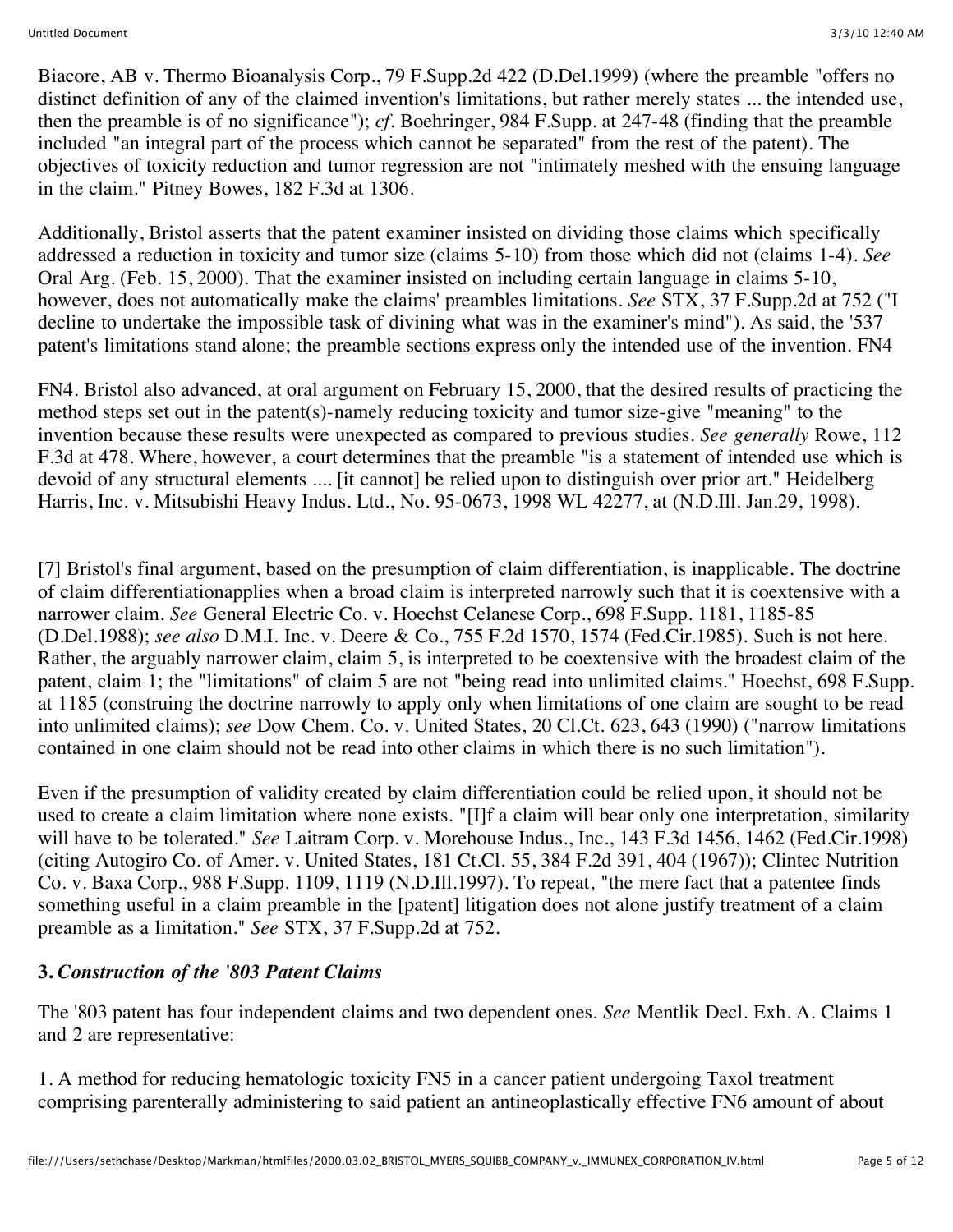135-175 mg/m<sup>2</sup> taxol over a period of about three hours.

FN5. Bristol defines "hematologic toxicity" simply as blood damage. Bristol Br. at 8. Similarly, the IVAX defendants state: " 'Hematologic toxicity' is one of several terms used by Bristol to describe the same phenomenon, others being hemotoxicity, neutropenia and myelosuppression. All refer to the same phenomenon: while chemotherapy drugs like taxol kill cancer cells, they are extremely toxic and also kill bone marrow cells which are essential to human life, as they manufacture white blood cells." IVAX Br. at 2 n. 4. Thus, the parties agree upon a definition of this term which is supported by the '803 patent specification. *See* '803 Patent, col. 9, lns. 60-67 ("Another aspect of the present invention is the reduction in hematologic toxicity associated with the treatment of cancer with taxol. The 157 patients who received taxol had blood counts performed weekly. White blood cell (WBC) counts, absolute neutrophil count (ANC), platelet counts, and hemoglobin (Hb) concentration were the primary variables to evaluate treatment related myelosuppression..")

FN6. Bristol claims: "It is ... clear that the words 'antineoplastically effective' refer to efficacy in fighting cancer." Bristol Br. at 8. Bristol's definition is supported by the patent specification. *See* '803 Patent, cols. 3- 4 ("[I]t is highly desirable that the infusion duration not exceed 6 hours, yet the infusion dosage should provide the patient sufficient taxol to have an anti-neoplastic effect." Again, "It is another object of the present invention to provide a new method for administration of taxol which reduces the amount of taxol administered to a patient, without sacrificing the anti-neoplastic effects desired by administering taxol.") The IVAX defendants do not define this term.

2. A method for reducing both hematologic toxicity and neurotoxicity in a cancer patient undergoing Taxol treatment comprising parenterally administering to said patient an antineoplastically effective amount of about 135 mg/m<sup>2</sup> taxol over a period of about three hours.

[8] Bristol argues that together, the two passages "a method for reducing hematologic toxicity" and "an antineoplastically effective amount" "capture the essence of the meaning of Claim 1 of the '803 patentnamely, achieving *efficacy* and *reducedhematologic toxicity.*" Bristol Br. at 8. In contrast, the IVAX parties charge that while the '537 patent claims are directed to methods for treating cancer, the '803 patent defines methods to reduce hematologic toxicity. IVAX Br. at 12. The Court accepts neither interpretation.

Of course, the '803 claims must be analyzed pursuant to the guidelines used to construct the '537 patent. Accordingly, the Court finds that the phrases "[a] method for reducing hematologic toxicity [and in claims 2, 3, and 5, neurotoxicity as well] in a cancer patient undergoing Taxol treatment" (Claims 1, 2, 3 and 6) and "[a] method for reducing hematologic toxicity [and in claim 5, neurotoxicity] in patients suffering from ovarian cancer FN7 and undergoing Taxol treatment [for such cancer]" (Claims 4 and 5) are not claim limitations, but preambles containing statements of purpose or intended use. Rowe v. Dror, 112 F.3d at 477; C.R. Bard, 157 F.3d at 1350.

FN7. There is no dispute that the treatment of ovarian cancer, and other types of cancer named in the claims, constitute claim limitations.

In turn, the transition of each of the claims is the phrase "comprising parentally administering [to said patient]." Boehringer Ingelheim Animal Health, Inc., 984 F.Supp. at 247.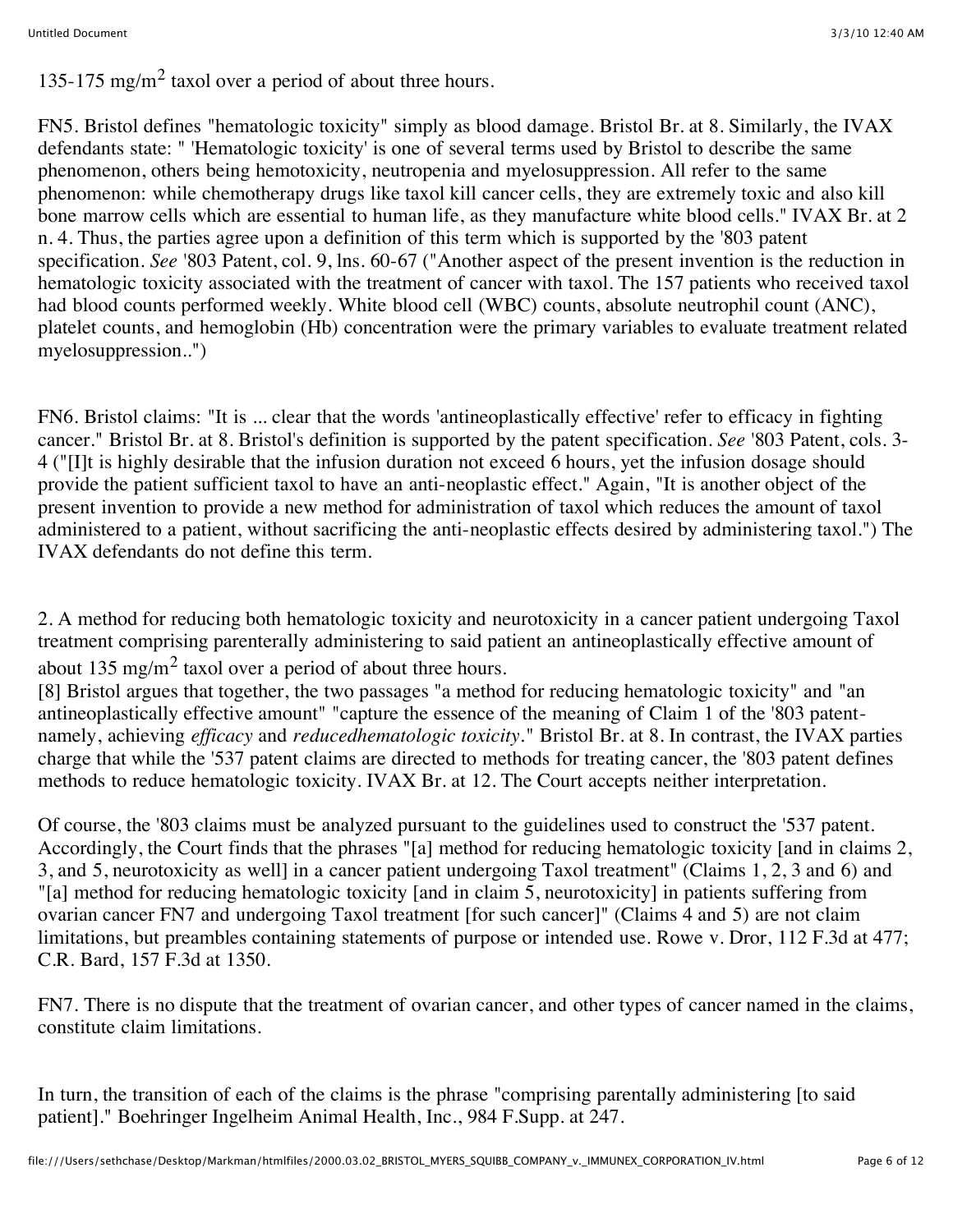Finally, the body of the representative claims describes two limitations. First is the administration of "an antineoplastically effective amount" of either  $135-175$  mg/m<sup>2</sup> or  $135$  mg/m<sup>2</sup> taxol. Despite Bristol's intimations to the contrary,FN8 it is clear from both the claim syntax and the patent specification that the phrase "an antineoplastically effective amount," which describes anti-cancer efficacy, is inseparable from the specific concentrations described in the claims. The specification merely recognizes that concentrations as low as  $135 \text{ mg/m}^2$  can have an anti-cancer effect:

FN8. In its submissions to the Court concerning the defendants' motions for summary judgment of anticipation and obviousness, Bristol implies that the phrase "an antineoplastic amount," as opposed to the enumerated concentrations of 135-175 mg/m<sup>2</sup> and 135 mg/m<sup>2</sup>, constitutes a claim limitation. *See* Bristol Br. in Opp. to Ben Venue's Motions for Summary Judgment of Invalidity at 8, 10 (arguing that Claims 1 and 2 "define three principal limitations," including "the administration of an antineoplastically *effective* amount of taxol. This means that the amount of paclitaxel administered according to the prescribed regimen is sufficient to achieve an antitumor response.") Having thus framed the question, Bristol then argues that its purported efficacy limitation is not disclosed or anticipated by the prior art, specifically Kris et al. and the handout distributed by Bristol at a 1991 conference of the National Cancer Institutes of Canada. The Court here rejects that interpretation.

It has also been surprisingly discovered that lower taxol dosages, such as about 135 mg/m<sup>2</sup> can be administered via infusions lasting about 3-hours to about 28-hours, and still be antineoplastically effective.... The present invention provides an improvement in the treatment of all types of cancer which can be treated with taxol, since by use of the administration protocol of the present invention, lower toxicities and/or less time is required than that associated with the prior art protocols for administering antineoplastically effective amounts of taxol.

'803 Patent, col. 5, lns. 40-44, 59-65. The second limitation is the infusion duration, which in all claims is "about three hours."

The prosecution history cited by Bristol does not persuade the Court otherwise. The patentee asserts that immediately before the examiner allowed the patent to issue, the inventors amended each claim to recite administration of "an antineoplastically effective amount" of paclitaxel. Bristol Br. at 15. The inventors remarked:

Applicants' amendment would more particularly recite that, not only is the claimed regimen effective in reducing hematologic toxicity, but it is simultaneously effective in causing an anti-tumor response. That is, the claimed regimenachieves both an antineoplastic effect while reducing hematologic toxicity, and Applicants show that this is accomplished by administering paclitaxel (taxol) to patients at a dosage of about 135-175 mg/m<sup>2</sup> over a duration of about 3 hours. Such an amendment would further distinguish the claimed invention from references teaching that regimens involving such a duration of infusion effected no observable antitumor response.

This passage enforces the Court's conclusion that the heralded anti-cancer efficacy of the invention flows inexorably from administration of the referenced concentrations. It does not constitute a separate claim limitation.

The Court holds that the '803 patent claims describe methods to treat various types of cancer through the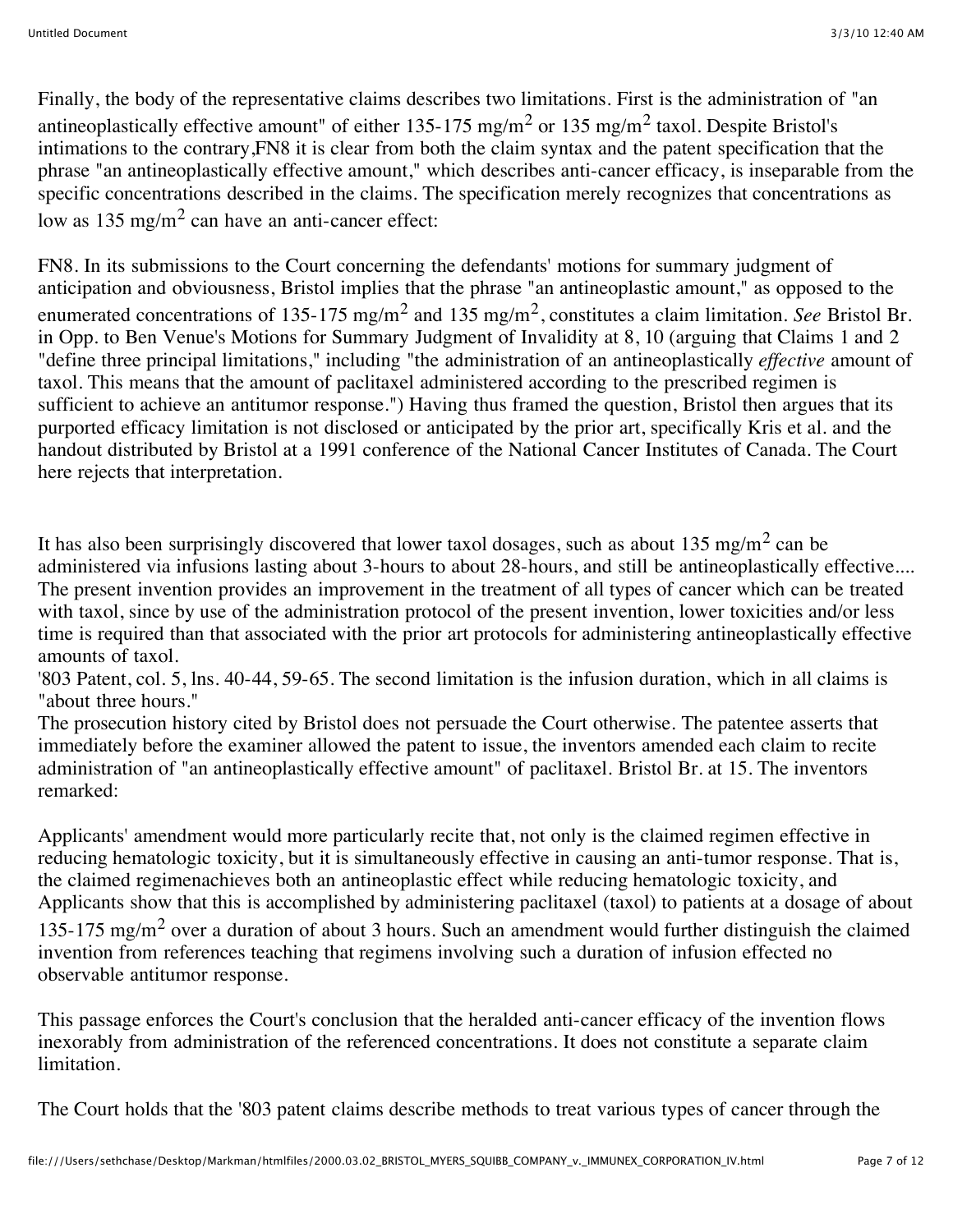injection ("parenterally administering") of between 135 and 175 mg/m<sup>2</sup> taxol over a period of about 3 hours. Such steps present a structurally complete invention. And under *Rowe v. Dror, supra,* this Court reads the claims to include no more and no less. Employing the same rationale, the Court holds that the reduction of hematologic and neurologic toxicities are purposes of the invention comprising the stated method steps.

## *Reducing Toxicity: IVAX's "Literal" Interpretation*

[9] As said, the Court finds that the passage "a method for reducing hematologic (and neurologic) toxicity" is not a claim limitation. However, the meaning of the phrase is disputed and will be addressed.

The IVAX defendants offer a purportedly "literal" interpretation. They argue that the claims of the '803 patent recite methods for reducing hematologic toxicity, and in some claims, neurotoxicity in a cancer patient by taxol administration. IVAX Br. at 6-7.FN9 However, the defendants note that when patients are given taxol, their levels of hematologic toxicity typically increase, not decrease. Put simply, they claim that blood damage is a side effect of the administration of taxol. Thus, they assert that their proffered claim interpretation defines a method that cannot work. And because "no doctor, nurse, pharmacist or any other health professional" would administer taxol for the purpose of reducing hematologic toxicity caused by taxol in the first place, the IVAX defendants conclude that a literal interpretation of the claims justifies a grant of partial summary judgment of noninfringement.

FN9. IVAX fully explains its position: "All claims of the '803 patent thus literally recite and should be interpreted to define, not methods for treating cancer with taxol, but methods for reducing hematologic toxicity (and in some cases, neurotoxicity) in a cancer patient undergoing taxol treatment by giving more taxol." IVAX Br. at 6-7.

Bristol readily agrees that hematologic toxicity is a side effect of taxol, and that the administration of a drug to reduce its own side effects would be "absurd." However, the plaintiff rejects the defendants' interpretation as unsupportable. Bristol Br. at 17 ("Defendants have grafted 'by administering paclitaxel' onto 'reducing hematologic toxicity;' but the resulting phrase 'a method of reducing hematologic toxicity by administering paclitaxel' ... is nowhere found in the claims, specification or prosecution history.") Instead, Bristol argues, "the clear meaning of [the claim language] is that the reduced toxicity occurs in a patient receiving paclitaxel, not *by* administering paclitaxel in the first place". Bristol Br. at 18.

At this stage, the dispute between the parties centers upon whether the '803 patent claims refer to a method for reducing blood damage in a cancer patient *by* administering taxol (IVAX's interpretation), or a method for reducing blood damage *resulting from* taxol treatment (Bristol's reading).

The Court looks to the patent specification for guidance. "Claims must be read in view of the specification, of which they are a part .... the description may act as a sort of dictionary, which explains the invention and may define terms used in the claims." Markman, 52 F.3d at 979. "[T]he specification is always highly relevant to the claim construction analysis. Usually, it is dispositive; it is the single best guide to the meaning of a disputed term." Vitronics, 90 F.3d at 1582.

The specification makes clear that the defendants' proffered interpretation is off target. First, it refers repeatedly to myelosuppression and myelotoxicity as side effects of taxol treatment. *See, e.g.,* '803 Patent, "Detailed Description of the Invention" ("Of great significance is a surprising discovery that the short term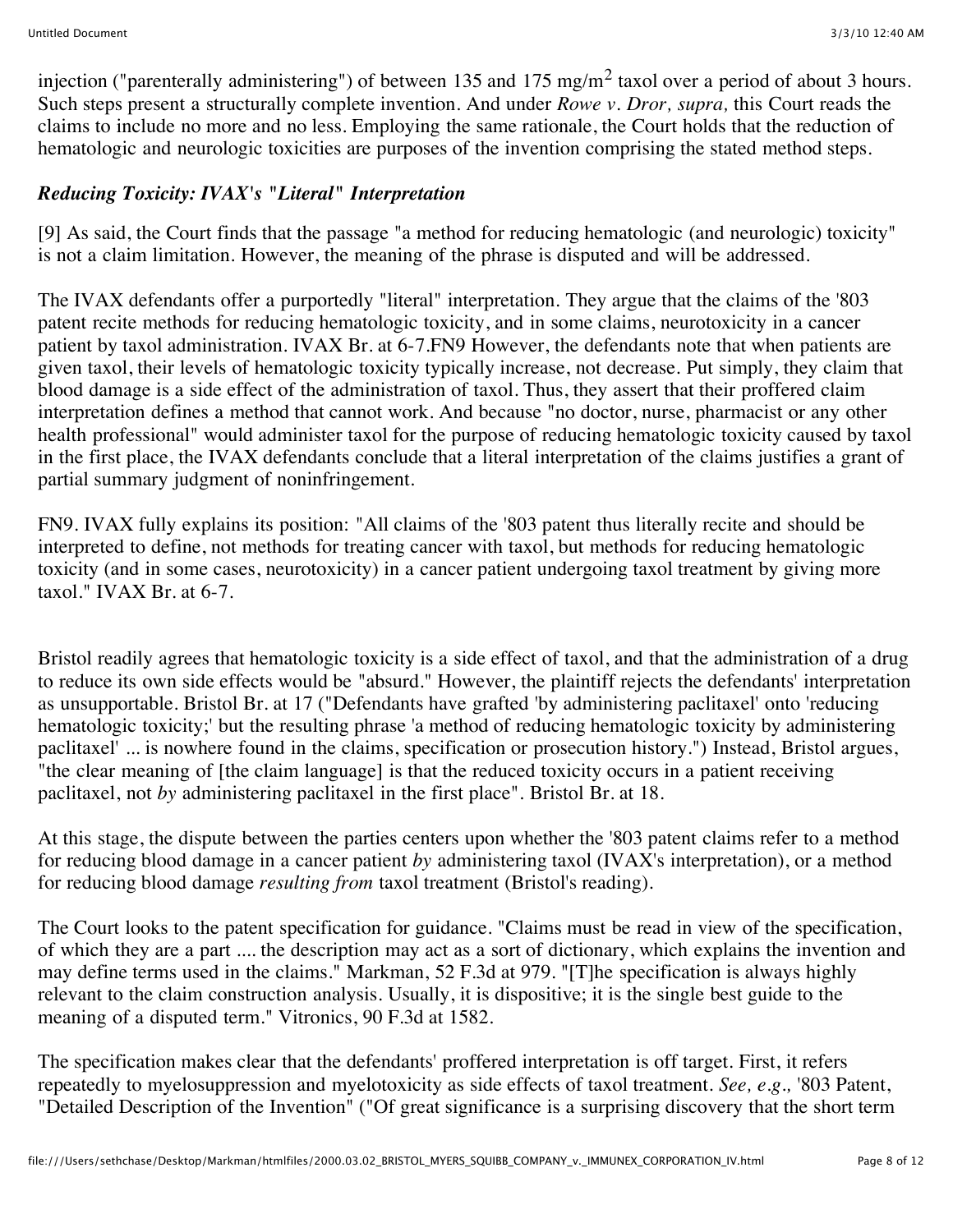infusion causes less myelosuppression, which leads to a lower incidence of infections and fever episodes (e.g., febrile neutropenia)."), col. 5, lns. 24-28; "Hematologic Toxicity" ("Another aspect of the present invention is the reduction of hematologic toxicity associated with the treatment of cancer with taxol."), col. 9, lns. 60-63, and ("Leukopenia and neutropenia were the most frequent and severe hematologic adverse effects observed during the first course of treatment."), col. 10, lns. 3-5.

Further, the structure of the specification confirms that the hematologic results described are part of Bristol's randomized comparative study of taxol ("the OV.9 study") in patients suffering from ovarian cancer. That study reviewed the "objective response rates" of patients to taxol treatment, as well as various side effects of such, including hematologic toxicity, hypersensitivity reactions, and peripheral neurotoxicity. There is no suggestion that taxol should be administered in order to counteract its own side effects; instead, the specification quantifies comparative levels of blood damage in patients receiving the drug. The "literal interpretation" offered by the IVAX defendants fails.

# *"Reducing Hematologic Toxicity": IVAX's Alternative Interpretation*

Alternatively, the IVAX defendants assert that only one other interpretation of the '803 patent claims is plausible. They advance that the reference to "reducing hematologic toxicity" describes a two-step scenario in which a patient undergoing taxol treatment experiences a high level of hematologic toxicity, and whose treatment regimen is adjusted to the duration and levels described in the claims. They quote a section of the patent specification entitled "Hematologic Toxicity":

Thus, it is clear that both reducing the dosage and the infusion time will lower hematologic toxicity; however, reducing the infusion to 3 hours from 24 hours appears to have a greater impact on reducing toxicity than reducing the taxol dosage from about 175 mg/m<sup>2</sup> to 135 mg/m<sup>2</sup>.

From this, defendants argue that the '803 patent claims define a method in which "the dosing regimen is changed from a 24-hour infusion to a 3-hour infusion to reduce the level of hematologic toxicity experienced at the longer infusion rate." IVAX Br. at 9.

Bristol counters that the phrase, properly interpreted, has "only one meaning- administering between 135  $mg/m<sup>2</sup>$  and 175 mg/m<sup>2</sup> of paclitaxel over about 3 hours to achieve both an antineoplastic effect and a reduction in hematologic toxicity ... and neurotoxicity. ., *as compared to that normally experienced in a 24 hour infusion.*" (Emphasis added.) Bristol Br. at 7. Though Bristol admits that the claims do not expressly refer to the 24-hour infusion regimen, it asserts that a skilled reader would clearly have understood this comparison from context.

In essence, the parties debate the meaning of the phrase "reducing hematologic toxicity." IVAX contends that the adjusted 3-hour treatment regimen described in the claims reduces the blood damage levels of a single patient already undergoing 24-hour taxol treatment. Yet Bristol insists that the reduction refers to hemotoxicity levels in a patient undergoing 3-hour treatment which are lower than those witnessedin other patients treated by the conventional, 24-hour infusion regime. The dispute over the meaning of "reducing ... neurotoxicity" (Claims 2, 3 and 5) involves basically the same issues.

Again the Court rejects IVAX's interpretation based on a reading of the patent specification. The passage quoted by defendants is from the "Experimental Protocol" section of the specification, which details the research methods used in the OV.9 study. There, researchers enrolled each patient in one of four treatment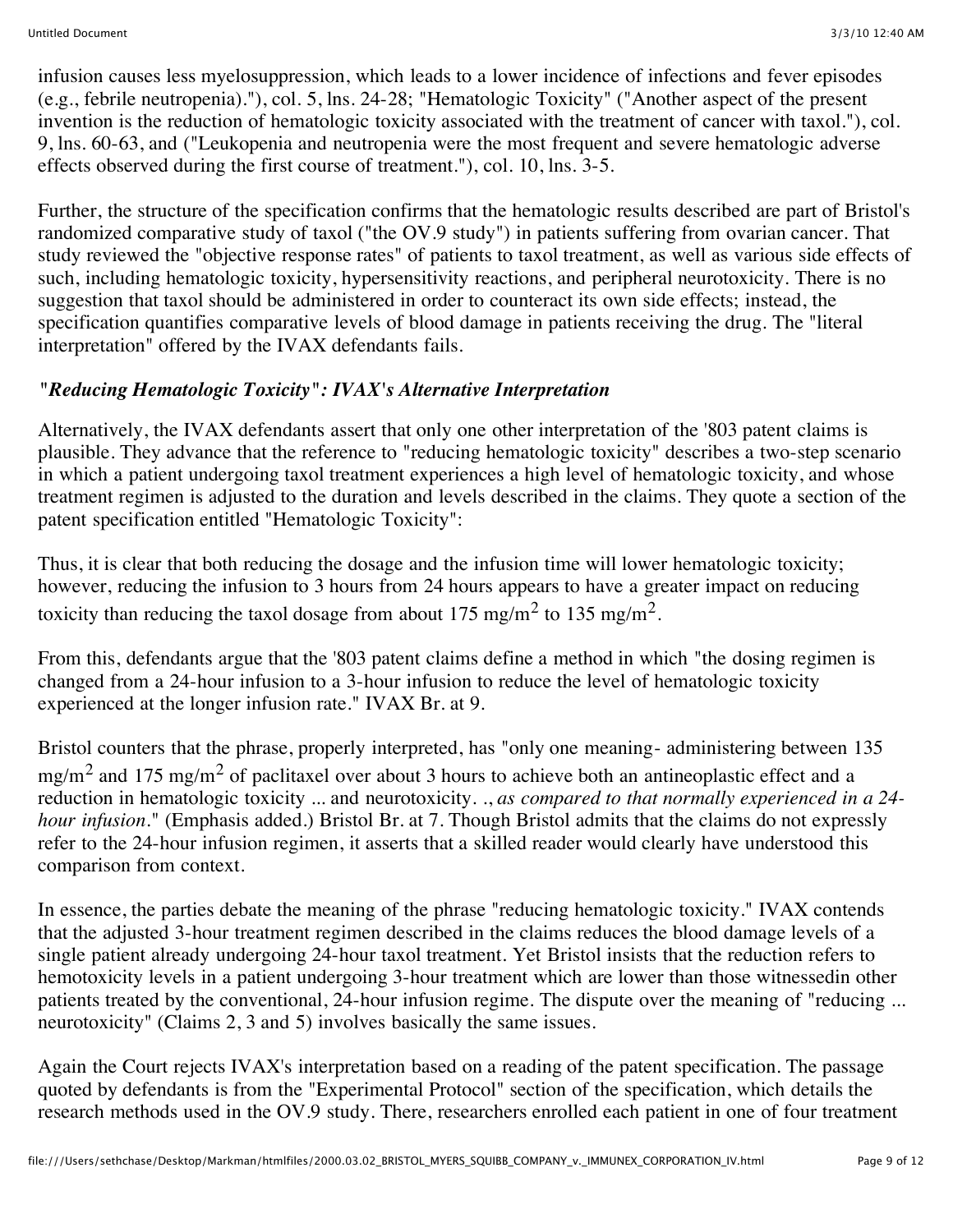arms with set infusion periods and concentrations of taxol: 1) 24-hour infusion duration at a dosage level of 175 mg/m<sup>2</sup> (Arm A); 2) 3-hour duration at 175 mg/m<sup>2</sup> (Arm B); 3) 24-hour duration at 135 mg/m<sup>2</sup> (Arm C); or 4) 3-hour duration at 135 mg/m2 (Arm D). *See* '803 Patent, col. 6, lns. 15-20. The investigators then compared, *inter alia,* relative levels of hematologic toxicity observed in patients in the four study arms. *See* '803 Patent, Table 2 and Table 3, col. 10-11. They concluded in the cited passage that blood damage was lower in patients in the low-dose, or "reduced," 135 mg/m<sup>2</sup> arms than in the 175 mg/m<sup>2</sup> arms, and also lower in the short-term, or "reduced," 3-hour infusion arms than in the 24-hour arms. Notably, the specification contains no affirmance of IVAX's suggestion that patients who began a 24-hour regimen were later "adjusted" to the 3-hour regimen. The OV.9 researchers observed the hematologic damage effected in patients receiving the set taxol regimens imposed in arms A, B, C, and D of the study. The specification provides no support that they considered IVAX's purported Arm E. And the IVAX parties admit as much. *See* IVAX Br. at 9 ("[N]one of the subjects of the study as reported in the patent first received taxol over 24 hours and then had their infusion schedule reduced to three hours.")

Other references in the specification enforce the Court's position: In the "Hematologic Toxicity" section, the specification repeatedly compares hematologic results among the four study arms. *See, e.g.,* '803 Patent, col. 10, lns. 10-14 ("Of particular significance is that Grade IV neutropenia was reported almost five times more frequently in the patients treated with the 24-hour taxol infusion than the patients treated with a 3-hour taxol infusion."); col. 10, lns. 45-48 ("When the incidence of grade 3 and grade 4 are pooled, it is clear that severe leukopenia occurs more frequently in patients treated with a 24-hour taxol infusion than with a 3-hour infusion.")

Further, the "Background of the Invention" employs comparative language as it purports to describe the differences between the prior art and the stated invention. That section is context for the patent claims at issue:

Although it appears possible to minimize the side effects of administering taxol in an emulsion by use of a long infusion duration, the long infusion duration is inconvenient for patients, and is expensive due to the need to monitor the patients for the entire 6 to 24-hour infusion duration; Further, the long infusion duration requires that patients spend at least one night in a hospital or treatment clinic.

Thus, it is highly desirable to develop a taxol infusion protocol which would allow for recipients to be treated on an out-patient basis.

\* \* \* \* \* \*

It is also highly desirable to decrease the time required to administer taxol to patients to minimize patient discomfort and expense.

Thus, there is a need for a new method of administration of taxol which utilizes less taxol and/or requires less infusion time.

Therefore, it is a primary object of the present invention to provide a new method for administering taxol over a shorter period of time than the present 6 to 24-hour infusion protocols, while minimizing toxic effects induced by the administration of taxol.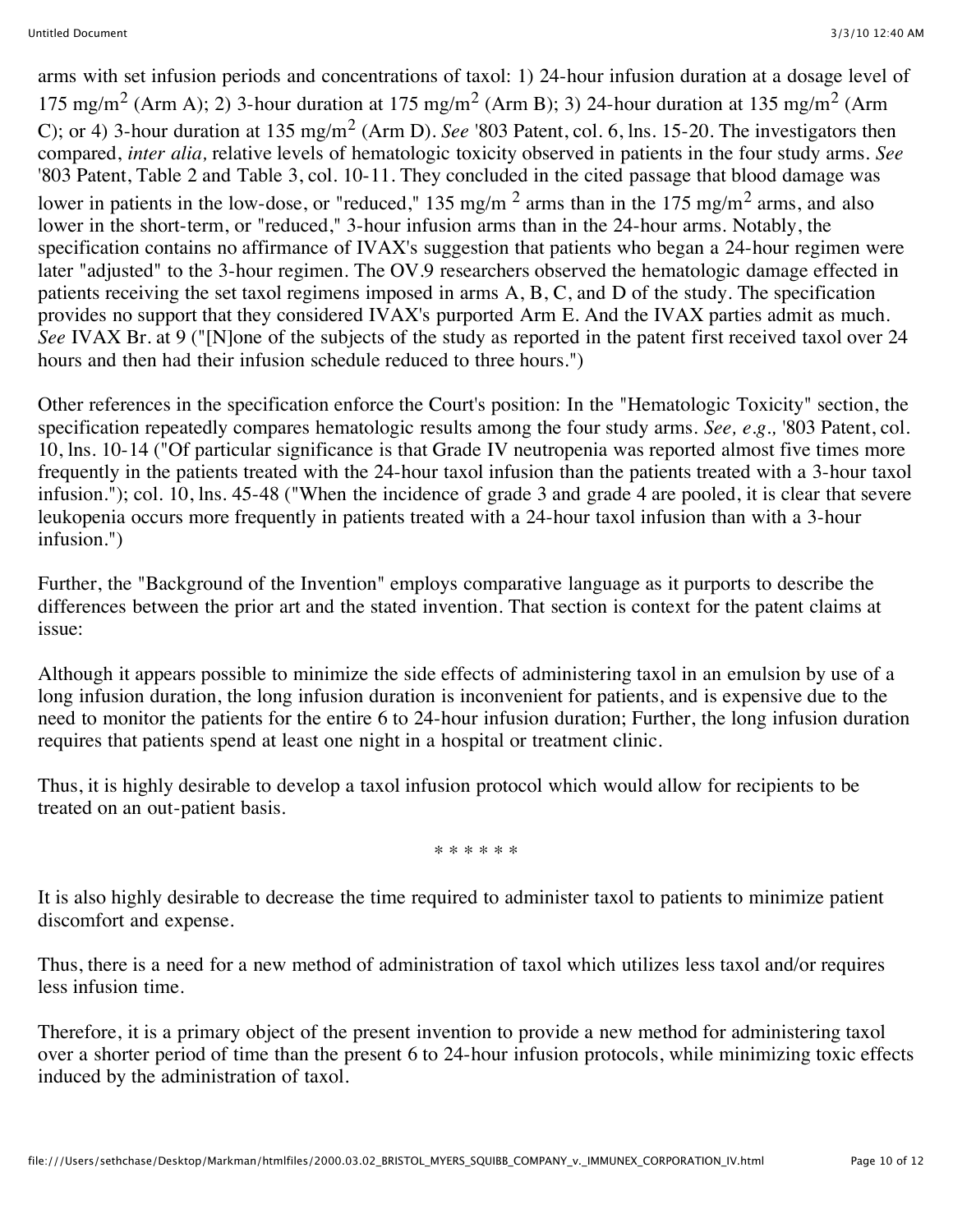It is yet a further object of the present invention to provide a new method for administration of taxol which utilizes both lower dosages of taxol and shorter infusion periods, without sacrificing the anti-neoplastic benefits of the administration of taxol.

('803 Patent, cols. 3-4.) With IVAX's lack of other evidence to support its position, these paragraphs persuade the Court that the OV.9 study and the patent specification overall do not countenance the two-stage process proposed by defendants.

That determination does not change when the Court considers the prosecution history of the '803 patent. The IVAX defendants emphasize that Bristol repeatedly changed the wording of its claims throughout the fiveyear course of prosecution and chain of three applications which in June 1997 resulted in the issuance of the '803 patent. IVAX Br. at 10-12. They note, without challenge from Bristol, that in September 1995, the patent examiner refused to consider Bristol's new claims directed to reducing hematologic toxicity because they were "not readable on the elected invention" of treating cancer patients. *See* Mentlik Decl. Exh. B at 210-211. They argue, this time disputed, that while the '803 patent is directed solely to methods for reducing hematologic toxicity with taxol, the '537 patent addresses the treatment of cancer with the drug. IVAX Br. at 12. From there, the IVAX parties leap to the conclusion that the '803 patent necessarily describes either one of the methods described in their proffered claim interpretations.

Unfortunately, that leap is a misstep. The foregoing evidence does not permit the Court to accept IVAX's "alternative" interpretation.

## **4.** *IVAX's Motion for Summary Judgment of Noninfringement*

As patentee, Bristol bears the burden to prove infringement at trial. Consequently, to survive summary judgment, Bristol must identify specific, material facts showing a genuine issue for trial as to infringement. S. Bravo Systems, Inc. v. Containment Technologies Corp., 96 F.3d 1372, 1376 (Fed.Cir.1996).

Here, because Bristol has pulled the Hatch-Waxman "trigger" FN10 when the defendants filed ANDAs with the FDA, Bristol must produce evidence that their actions to sell paclitaxel-based drugs would infringe the '803 patent if and when FDA approval was received. Glaxo Inc. v. Novopharm Ltd., 110 F.3d 1562, 1564 (Fed.Cir.1997). The question is whether the defendants' proposed package insert (the proposed label for Zenith Goldline's generic paclitaxel-based drug  $Paxene(R)$ ) could by its terms induce infringement of the '803 patent claims.

FN10. *See* 35 U.S.C. s. 271(e)(2)(A).

To begin, IVAX admits that, pursuant to FDA regulation, the proposed paclitaxel label of IVAX defendant Zenith Goldline contains "essentially the same information" as that of Bristol's Taxol(R) product. IVAX Br. at 17. Nonetheless, the IVAX defendants argue that the taxol administration methods recited in their label do not infringe Bristol's rights under the claims of the '803 patent. Simplified, IVAX's position is that the patent claims describe methods of taxol administration which the IVAX defendants do not reference in their label.

That argument is premised on the assumption that the Court would accept either IVAX's "literal" or